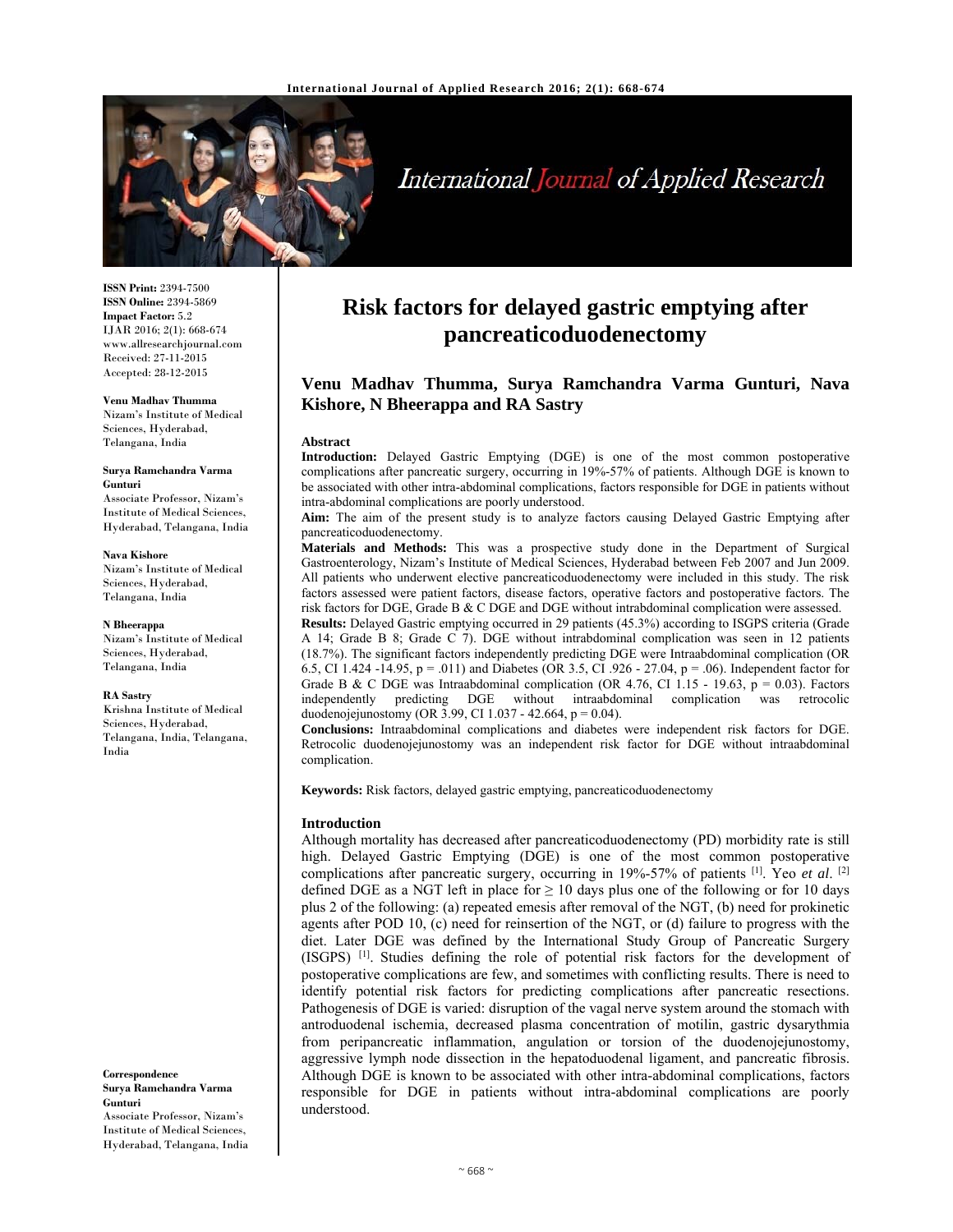#### **Aim**

The aim of the present study is to analyze factors causing Delayed Gastric Emptying after pancreaticoduodenectomy.

#### **Materials and Methods**

This was a prospective study done in the Department of Surgical Gastroenterology, Nizam's Institute of Medical Sciences, Hyderabad between Feb 2007 and Jun 2009.

#### **Inclusion criteria**

- 1. All patients who underwent elective pancreaticoduodenectomy were included in this study.
- 2. Both benign and malignant conditions of pancreas for which pancreaticoduodenectomywas done were included in the study.

# **Exclusion criteria**

# **1. Emergency pancreatic surgeries were also excluded**

A standardized preoperative operative workup was done in all cases. Preoperatively, all patients underwent an abdominal ultrasonography and computerized tomography with intravenous contrast. ERCP, Magnetic resonance imaging and Endoscopic US were only used in select cases. Details of these patients were entered into a prospective database.

#### **Risk factors**

Patient risk factors that were studied are age, sex, comorbid factors, Alcoholism, ASA physical status score, BMI, hemoglobin, blood urea, serum creatinine and serum Albumin. Disease factors studied are liver function tests, cholangitis, preoperative pancreatitis, site of tumor, histopathology, positive resection margin. Operative factors studied were Preoperative biliary drainage, type of procedure, total operative time, blood loss, intraoperative blood transfusions, intraoperative hemodynamic status, prophylactic administration of octreotide, pancreatic texture (soft vs hard), pancreatic duct size, bile duct size. Technical factors studied were Pylorus preserving or classical, Pancreaticogastrostomy (PG) vs Pancreaticojejunostomy (PJ), Duct to mucosa vs Dunking method, Antecolic vs retrocolic gastrojejunostomy, pancreatic duct stenting – internal or external, any additional procedures performed. Postoperative factors studied were serum AST and ALT.

Pancreatic fistula, Delayed Gastric Emptying and Hemorrhage were also graded according to International Study Group for Pancreatic Surgery definition.

#### **Statistical analysis**

Statistical analysis was performed using SPSS 17 software. Categorical variables were compared by Fisher exact test or Chi-square test when applicable. Continuous variables were analysed by student t test or Mann Whitney U test when applicable. We performed a univariate analysis and variables with  $p < 0.20$  were selected for inclusion as independent factors in the sequential binary logistic regression analysis<sup>3</sup>. Factors with a level of significance of  $\leq$  0.05 were considered to be significant risk factors.

# **Results**

Sixty four patients underwent pancreaticoduodenectomy between Feb 2007 to Jun 2009.

#### **Complications after Whipple's procedure**

 Pancreatic fistula occurred in 13(20.4%) patients (Grade A 6; Grade B 4; Grade C 3). The incidence of Grade B & C fistula was 10.9%. Grade C pancreatic fistula occurred in 3 patients. Hemorrhage occurred in 7 patients after Whipples procedure. Early hemorrhage (< 24 hrs) was seen in 3 patients and late hemorrhage (> 24 hrs) in 4 patients. Early secondary hemorrhage (in 1<sup>st</sup> week) occurred in 2 and late secondary hemorrhage (after 1<sup>st</sup> week) occurred in 2 patients. Six patients required surgery. Associated conditions were pancreatic fistula 1 and hepatic artery thrombosis and ischemic hepatitis in1.

#### **Delayed Gastric emptying (DGE)**

Delayed Gastric emptying occurred in 29 patients (45.3%) according to ISGPS criteria (Grade A 14; Grade B 8; Grade C 7). DGE without intrabdominal complication was seen in 12 patients (18.7%).

| <b>Table 1:</b> Risk factors for DGE |  |  |  |  |
|--------------------------------------|--|--|--|--|
|--------------------------------------|--|--|--|--|

|                 |               | $\bf DGE$ |          |                  |          | DGE ISGPS B&C |                  |  |
|-----------------|---------------|-----------|----------|------------------|----------|---------------|------------------|--|
|                 |               | absent    | present  | P value          | absent   | present       | P value          |  |
|                 | upto $50$ yrs | 23(60.5)  | 15(39.5) |                  | 31(81.6) | 7(18.4)       |                  |  |
| Age             | $>50$ yrs     | 12(46.2)  | 14(53.8) | 0.31             | 18(69.2) | 8(30.8)       | 0.36             |  |
|                 | $> 60$ vrs    | 4(50)     | 4(50)    |                  | 6(75)    | 2(25)         |                  |  |
|                 | Male          | 22(50)    | 22(50)   | 0.29             | 33(75)   | 11(25)        | 0.759            |  |
| Sex             | Female        | 13(65)    | 7(35)    |                  | 16(80)   | 4(20)         |                  |  |
|                 | absent        | 30(56.6)  | 23(43.4) | 0.52             | 41(77.4) | 12(22.6)      |                  |  |
| Pulmonary       | present       | 5(45.5)   | 6(54.5)  |                  | 8(72.7)  | 3(27.3)       | 0.71             |  |
| Cardiac         | absent        | 33(54.1)  | 28(45.9) |                  | 47(77)   | 14(23)        | 0.55             |  |
|                 | present       | 2(66.7)   | 1(33.3)  |                  | 2(66.7)  | 1(33.3)       |                  |  |
|                 | absent        | 31(55.4)  | 25(44.6) |                  |          | 12(21.4)      | 0.37             |  |
| Hypertension    | present       | 4(50)     | 4(50)    |                  | 5(62.5)  | 3(37.5)       |                  |  |
| <b>Diabetes</b> | absent        | 31(59.6)  | 21(40.4) | 0.119            | 42(80.8) | 10(19.2)      | 0.13             |  |
|                 | present       | 4(33.3)   | 8(66.7)  |                  | 7(58.3)  | 5(41.7)       |                  |  |
| Alcoholism      | absent        | 23(51.1)  | 22(48.9) | 0.42             | 34(75.6) | 11(24.4)      |                  |  |
|                 | present       | 12(63.2)  | 7(36.8)  |                  | 15(78.9) | 4(21.1)       |                  |  |
| Liver disease   | Absent        | 33(54.1)  | 28(45.9) |                  | 47(77)   | 14(23)        | 0.55             |  |
|                 | Child A       | 2(66.7)   | 1(33.3)  |                  | 2(66.7)  | 1(33.3)       |                  |  |
|                 | absent        | 25(51)    | 24(49)   |                  | 34(69.4) | 15(30.6)      |                  |  |
| Smoking         | present       | 10(66.7)  | 5(33.3)  | 0.37             | 15(100)  | $\Omega$      | 0.01             |  |
| <b>BMI</b>      | Underweight   | 10(83.3)  | 2(16.7)  | $0.05^{\dagger}$ | 11(91.7) | 1(8.3)        | $0.39^{\dagger}$ |  |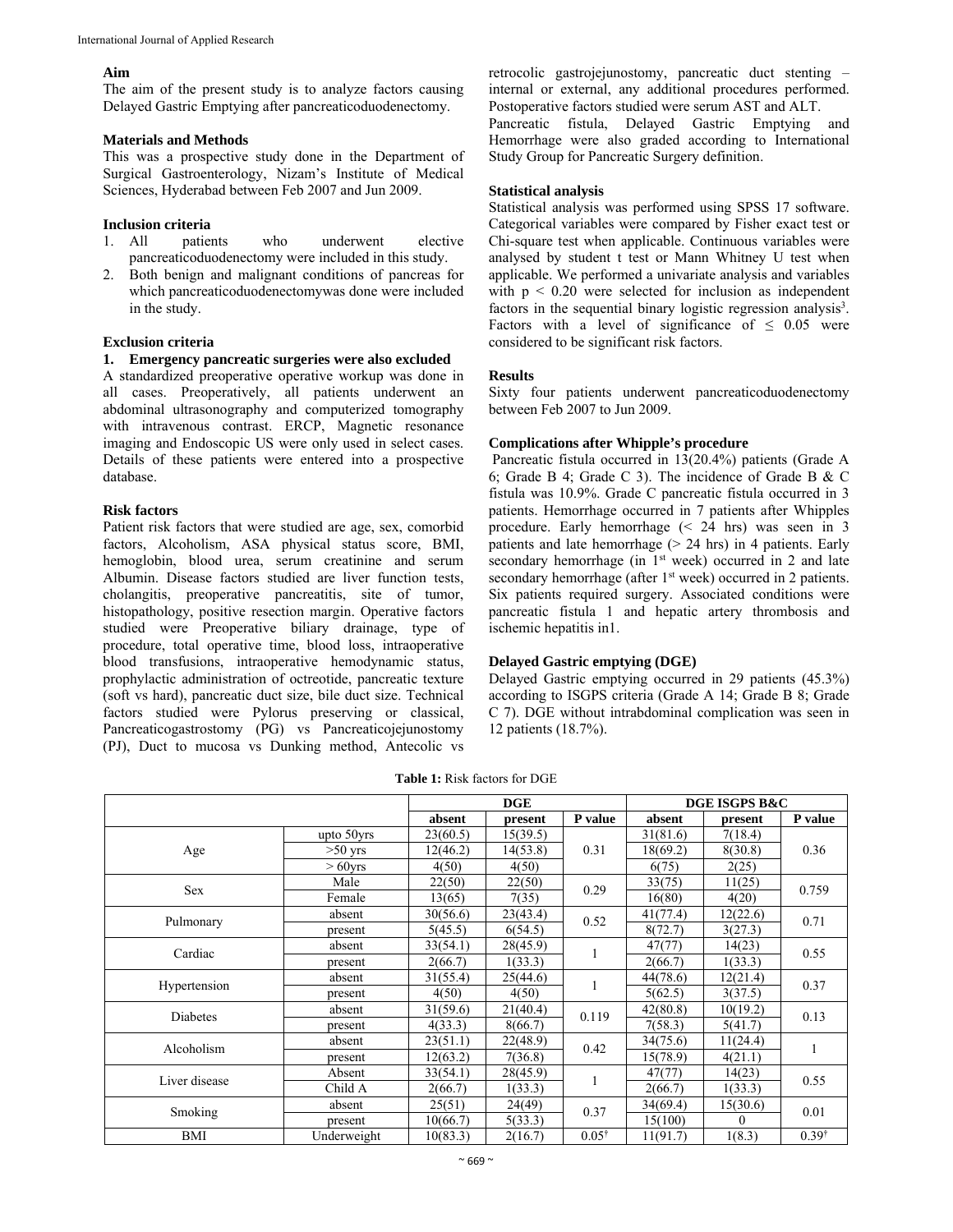|                                                                                                                                                                                                                                                            | Normal               | 21(51.2)       | 20(48.8)              |              | 30(73.2)              | 11(26.8)         |              |  |
|------------------------------------------------------------------------------------------------------------------------------------------------------------------------------------------------------------------------------------------------------------|----------------------|----------------|-----------------------|--------------|-----------------------|------------------|--------------|--|
|                                                                                                                                                                                                                                                            | Overweight & obese   | 4(36.4)        | 7(63.6)               |              | 8(72.7)               | 3(27.3)          |              |  |
| Hb gms/dl                                                                                                                                                                                                                                                  |                      | $10.7 \pm 0.4$ | $11.1 \pm 0.4$        | $0.52*$      | $10.8 \pm 0.3$        | $11.3 \pm 0.6$   | 0.43         |  |
|                                                                                                                                                                                                                                                            | absent               | 34(54.8)       | 28(45.2)              |              | 47(75.8)              | 15(24.2)         |              |  |
| Raised serum creatinine                                                                                                                                                                                                                                    | present              | 1(50)          | 1(50)                 | 0.7          | 2(100)                | $\boldsymbol{0}$ | $\mathbf{1}$ |  |
|                                                                                                                                                                                                                                                            | $>$ 3 gms%           | 25(53.2)       | 22(46.8)              |              | 37(78.7)              | 10(21.3)         |              |  |
|                                                                                                                                                                                                                                                            |                      |                | $\overline{14(46.7)}$ |              | $\overline{23(76.7)}$ | 7(23.3)          |              |  |
| Hypoalbuminemia (<3.5                                                                                                                                                                                                                                      | absent               | 16(53.3)       |                       | $\mathbf{1}$ |                       |                  | $\mathbf{1}$ |  |
| gms/dl)                                                                                                                                                                                                                                                    | present              | 19(55.9)       | 15(44.1)              |              | $\overline{26(76.5)}$ | 8(23.5)          |              |  |
| Serum Bilirubin > 2 mg/dl                                                                                                                                                                                                                                  | absent               | 19(63.3)       | 11(36.7)              | 0.21         | 27(90)                | 3(10)            | 0.02         |  |
|                                                                                                                                                                                                                                                            | present              | 16(47.1)       | 18(52.9)              |              | 22(64.7)              | 12(35.3)         |              |  |
| Preoperative SGOT U/L                                                                                                                                                                                                                                      | Up to 88             | 27(56.3)       | 21(43.8)              | 0.77         | 40(83.3)              | 8(16.7)          | 0.04         |  |
|                                                                                                                                                                                                                                                            | $>88$                | 8(50)          | 8(50)                 |              | 9(56.3)               | 7(43.8)          |              |  |
| Preoperative SGPT U/L                                                                                                                                                                                                                                      | Up to $119$          | 27(56.3)       | 21(43.8)              | 0.77         | 41(85.4)              | 7(14.6)          | 0.44         |  |
|                                                                                                                                                                                                                                                            | >119                 | 8(50)          | 8(50)                 |              | 8(50)                 | 8(50)            |              |  |
| Preop pancreatitis                                                                                                                                                                                                                                         | absent               | 34(54.8)       | 28(45.2)              | $\mathbf{1}$ | 48(77.4)              | 14(22.6)         | 0.41         |  |
|                                                                                                                                                                                                                                                            | present              | 1(50)          | 1(50)                 |              | 1(50)                 | 1(50)            |              |  |
| Cholangitis                                                                                                                                                                                                                                                | absent               | 20(54.1)       | 17(45.9)              | $\mathbf{1}$ | 29(78.4)              | 8(21.6)          | 0.76         |  |
|                                                                                                                                                                                                                                                            | present              | 15(55.6)       | 12(44.4)              |              | 20(74.1)              | 7(25.9)          |              |  |
| Preopbiliary drainage                                                                                                                                                                                                                                      | absent               | 18(46.2)       | 21(53.8)              | 0.12         | 27(69.2)              | 12(30.8)         | 0.13         |  |
|                                                                                                                                                                                                                                                            | present              | 17(68)         | 8(32)                 |              | 22(88)                | 3(12)            |              |  |
|                                                                                                                                                                                                                                                            | $\overline{390}$ min | 29(55.8)       | 23(44.2)              |              | 39(75)                | 13(25)           |              |  |
| Operative time                                                                                                                                                                                                                                             | $>390$ min           | 6(50)          | 6(50)                 | 0.75         | 10(83.3)              | 2(16.7)          | 0.71         |  |
|                                                                                                                                                                                                                                                            | >1000                | 6(54.5)        | 5(45.5)               |              | 9(81.8)               | 2(18.2)          |              |  |
| Intraop hypotension                                                                                                                                                                                                                                        | absent               | 28(50.9)       | 27(49.1)              | 0.16         | 41(74.5)              | 14(25.5)         | 0.67         |  |
|                                                                                                                                                                                                                                                            | present              | 7(77.8)        | 2(22.2)               |              | 8(88.9)               | 1(11.1)          |              |  |
|                                                                                                                                                                                                                                                            | absent               | 24(57.1)       | 18(42.9)              | 0.608        | 34(81)                | 8(19)            | 0.35         |  |
| soft pancreas                                                                                                                                                                                                                                              | present              | 11(50)         | 11(50)                |              | 15(68.2)              | 7(31.8)          |              |  |
|                                                                                                                                                                                                                                                            | benign               | 1(25)          | 3(75)                 |              | 3(75)                 | 1(25)            |              |  |
|                                                                                                                                                                                                                                                            | ch pancreatitis      | 2(40)          | 3(60)                 | 0.34         | 3(60)                 | 2(40)            | 0.65         |  |
| <b>HPE</b>                                                                                                                                                                                                                                                 | malignant            | 32(58.2)       | 23(41.8)              |              | 43(78.2)              | 12(21.8)         |              |  |
|                                                                                                                                                                                                                                                            | present              | 2(100)         | $\theta$              |              | 2(100)                | $\theta$         |              |  |
|                                                                                                                                                                                                                                                            | pylorus preserving   | 30(53.6)       | 26(46.4)              |              | 41(73.2)              | 15(26.8)         |              |  |
| Type of whipples                                                                                                                                                                                                                                           | classical            | 5(62.5)        | 3(37.5)               | 0.71         | 8(100)                | $\theta$         | 0.18         |  |
|                                                                                                                                                                                                                                                            | PJ                   | 33(54.1)       | 28(45.9)              |              | 47(77)                | 14(23)           |              |  |
| PJ VS PG                                                                                                                                                                                                                                                   | PG                   | 2(66.7)        | 1(33.3)               | $\mathbf{1}$ | 2(66.7)               | 1(33.3)          | 0.55         |  |
|                                                                                                                                                                                                                                                            | Dunking              | 25(54.3)       | 21(45.7)              |              | 35(76.1)              | 11(23.9)         |              |  |
| Type of PJ                                                                                                                                                                                                                                                 | Duct to mucosa       | 8(53.3)        | 7(46.7)               | $\mathbf{1}$ | 12(80)                | 3(20)            | $\mathbf{1}$ |  |
|                                                                                                                                                                                                                                                            | absent               | 28(59.6)       | 19(40.4)              |              | 36(76.6)              | 11(23.4)         |              |  |
| $PD < 3$ MM                                                                                                                                                                                                                                                | present              | 7(41.2)        | 10(58.8)              | 0.25         | 13(76.5)              | 4(23.5)          | $\mathbf{1}$ |  |
|                                                                                                                                                                                                                                                            | antecolic            | 18(60)         | 12(40)                |              | 25(83.3)              | 5(16.7)          |              |  |
| DJ                                                                                                                                                                                                                                                         | retrocolic           | 17(50)         | 17(50)                | 0.46         | 24(70.6)              | 10(29.4)         | 0.25         |  |
|                                                                                                                                                                                                                                                            | present              | 1(50)          | 1(50)                 |              | 1(50)                 | 1(50)            |              |  |
|                                                                                                                                                                                                                                                            | absent               | 18(56.3)       | 14(43.8)              |              | 27(84.4)              | 5(15.6)          |              |  |
|                                                                                                                                                                                                                                                            | present              | 17(53.1)       | 15(46.9)              | 1            | 22(68.8)              | 10(31.3)         | 0.23         |  |
| Postop ventilatory support                                                                                                                                                                                                                                 | >17                  | 8(57)          | 6(42.9)               |              | 10(71.4)              | 4(28.6)          |              |  |
|                                                                                                                                                                                                                                                            | absent               | 32(62.7)       | 19(37.3)              |              | 43(84.3)              | 8(15.7)          |              |  |
| Pancreatic fistula                                                                                                                                                                                                                                         | present              | 3(23.1)        | 10(76.9)              | 0.014        | 6(46.2)               | 7(53.8)          | 0.008        |  |
|                                                                                                                                                                                                                                                            |                      |                |                       |              | 48(84.2)              |                  |              |  |
| Intraabdominal abscess                                                                                                                                                                                                                                     | absent               | 34(59.6)       | 23(40.4)              | 0.04         |                       | 9(15.8)          | 0.0001       |  |
|                                                                                                                                                                                                                                                            | present              | 1(14.3)        | 6(85.7)               |              | 1(14.3)               | 6(85.7)          |              |  |
| Haemorrhage                                                                                                                                                                                                                                                | absent               | 33(57.9)       | 24(42.1)              | 0.23         | 45(78.9)              | 12(21.1)         | 0.34         |  |
|                                                                                                                                                                                                                                                            | present              | 2(28.6)        | 5(71.4)               |              | 4(57.1)               | 3(42.9)          |              |  |
| Intraabdominal complication                                                                                                                                                                                                                                | absent               | 27(69.2)       | 12(30.8)              | 0.005        | 34(87.2)              | 5(12.8)          | 0.017        |  |
|                                                                                                                                                                                                                                                            | present              | 8(32)          | 17(68)                |              | 15(60)                | 10(40)           |              |  |
| Numbers in parenthesis are row percentages; All continuous variables are expressed as Mean ± S.E.M; * indicate student t test; † indicate<br>Pearson Chi-square test; $\ddagger$ indicate Mann Whitney U test; rest all p values are by Fischer Exact Test |                      |                |                       |              |                       |                  |              |  |

#### **Risk factors for Delayed Gastric Emptying (DGE) after Whipples procedure**

Risk factors were analyzed for DGE, Grade B & C DGE and DGE without intraabdominal complications. Significant risk factors for DGE were diabetes ( $p = 0.11$ ), BMI ( $p = 0.05$ ), preoperative biliary drainage  $(p = 0.12)$  and intraabdominal complication (p=0.005). Risk factors for Grade B & C DGE were age ( $p = 0.04$ ), diabetes ( $p = 0.13$ ), absence of smoking  $(p = 0.01)$ , serum bilirubin > 2mgs% (p = 0.02), preoperative  $SGOT > 88$  U/L (p = 0.04), preoperative biliary drainage (p = 0.13) and presence of intraabdominal complication

 $(p = 0.017)$ . Factors analyzed are shown in Table 1.

#### **Multivariate analysis using binary logistic regression for risk factors for DGE after Whipples procedure**

In a multivariate model adjusting for each of the univariate risk factors, significant factors independently predicting DGE(Table2) were Intraabdominal complication (OR 6.5, CI 1.424 -14.95, p = .011) and Diabetes (OR 3.5, CI .926 - 27.04,  $p = .06$ ). Significant factor for Grade B & C DGE (Table 3) was Intraabdominal complication (OR 4.76, CI  $1.15 - 19.63$ ,  $p = 0.03$ ).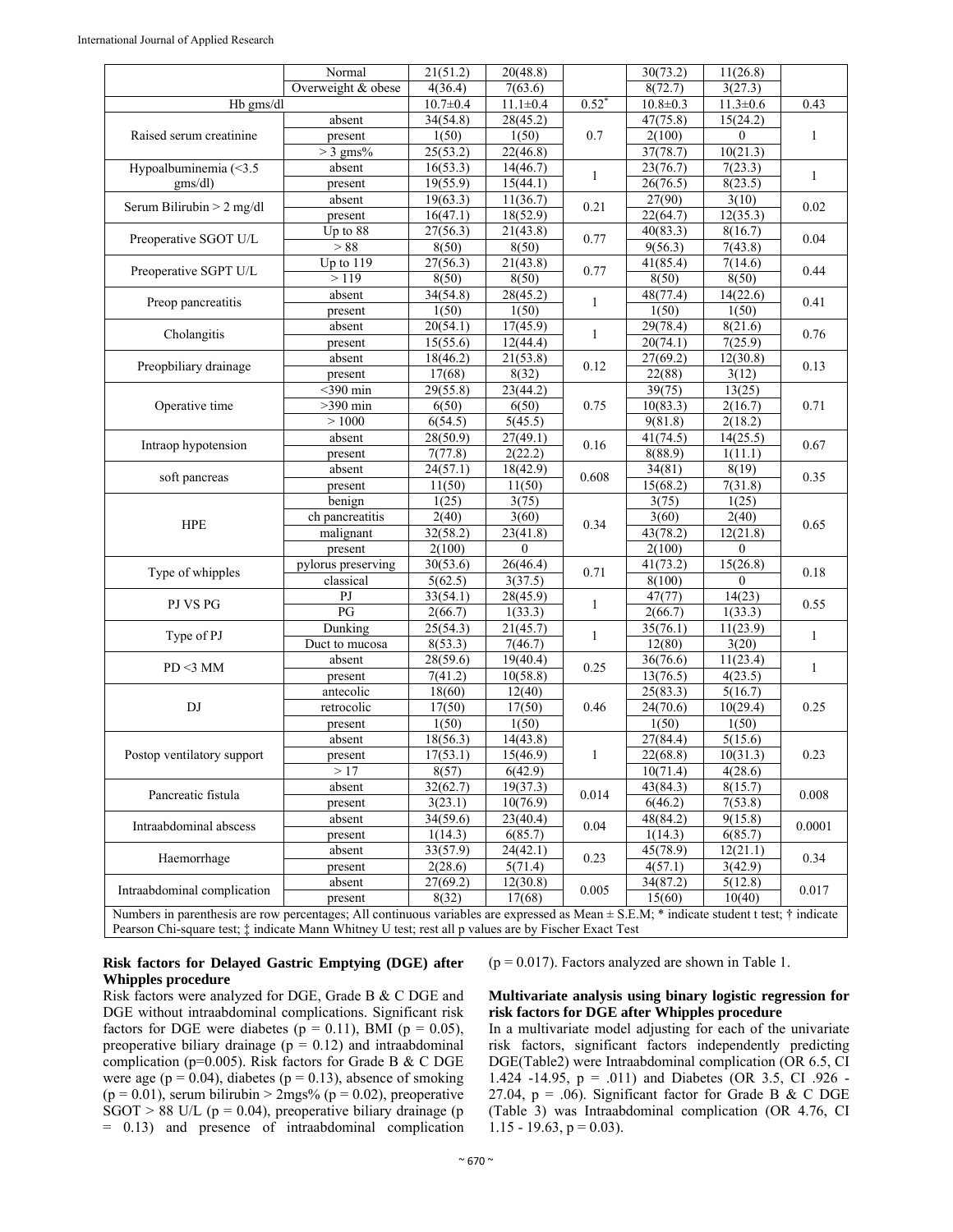| Variable                    | <b>Odds Ratio</b> | 95% Confidence Interval | <b>p</b> value |
|-----------------------------|-------------------|-------------------------|----------------|
| Intraabdominal complication | 6.500             | 1.424 - 14.95           | 0.011          |
| <b>Diabetes</b>             | 3.500             | $0.926 - 27.04$         | 0.061          |
| Intraophypotension          | 2.164             | $0.03 - 1.59$           | 0.141          |
| <b>BMI</b>                  | .481              | $0.555 - 12.366$        | 0.224          |
| Serum bilirubin $> 2$ mg/dl | .054              | $0.581 - 5.697$         | 0.305          |

**Table 2:** Binary Logistic regression for DGE after Whipples procedure

**Table 3:** Binary Logistic regression for DGE B & C after Whipples procedure

| Variable                     | Odds ratio | 95% Confidence Interval | <b>p</b> value |
|------------------------------|------------|-------------------------|----------------|
| Intraabdominal complication  | 4.768      | $1.15 - 19.63$          | 0.031          |
| Serum bilirubin $> 7.1$ mgs% | 0.334      | $0.075 - 1.49$          | 0.152          |
| <b>Diabetes</b>              | 2.131      | $0.415 - 10.94$         | 0.365          |
| Preop $SGOT > 88$ U/L        | 0.267      | $0.06 - 1.172$          | 0.080          |

#### **Risk factors for DGE without intraabdominal complication**

|                                                                                                                                                                                                                                                                |                      |          | <b>DGE</b> without IAC |         |          | DGE B&C without IAC |              |  |
|----------------------------------------------------------------------------------------------------------------------------------------------------------------------------------------------------------------------------------------------------------------|----------------------|----------|------------------------|---------|----------|---------------------|--------------|--|
|                                                                                                                                                                                                                                                                |                      | Absent   | <b>Present</b>         | p value | absent   | present             | p value      |  |
|                                                                                                                                                                                                                                                                | Up to $50\text{vrs}$ | 19(79.2) | 5(20.8)                |         | 21(95.5) | 1(4.5)              |              |  |
| Age                                                                                                                                                                                                                                                            | $>50$ yrs            | 8(53.3)  | 7(46.7)                | 0.15    | 11(73.3) | 4(26.7)             | 0.13         |  |
|                                                                                                                                                                                                                                                                | $> 60$ vrs           | 2(40)    | 3(60)                  |         | 3(60)    | 2(40)               |              |  |
|                                                                                                                                                                                                                                                                | Male                 | 17(65.4) | 9(34.6)                |         | 19(79.2) | 5(20.8)             |              |  |
| <b>Sex</b>                                                                                                                                                                                                                                                     | Female               | 10(76.9) | 3(23.1)                | 0.71    | 13(100)  | $\Omega$            | 0.14         |  |
|                                                                                                                                                                                                                                                                | absent               | 23(76.7) | 7(23)                  | 0.1     | 25(89.3) | 3(10.7)             | 0.57         |  |
| Pulmonary                                                                                                                                                                                                                                                      | present              | 4(44.4)  | 5(55.6)                |         | 7(77.8)  | 2(22.2)             |              |  |
| Diabetes                                                                                                                                                                                                                                                       | absent               | 24(75)   | 8(25)                  |         | 27(90)   | 3(10)               |              |  |
|                                                                                                                                                                                                                                                                | present              | 3(42.9)  | 4(57.1)                | 0.17    | 5(71.4)  | 2(28.6)             | 0.23         |  |
| Alcoholism                                                                                                                                                                                                                                                     | absent               | 18(66.7) | 9(33.3)                | 0.7     | 22(84.6) | 4(15.4)             | $\mathbf{1}$ |  |
|                                                                                                                                                                                                                                                                | present              | 9(75)    | 3(25)                  |         | 10(90.9) | 1(9.1)              |              |  |
|                                                                                                                                                                                                                                                                | absent               | 15(75)   | 5(25)                  |         | 18(94.7) | 1(5.3)              |              |  |
| Serum bilirubin $>2mg/dl$                                                                                                                                                                                                                                      | present              | 12(63.2) | 7(36.8)                | 0.5     | 14(77.8) | 4(22.2)             | 0.18         |  |
|                                                                                                                                                                                                                                                                | Up to $88$           | 21(72.4) | 8(27.6)                | 0.69    | 25(92.6) | 2(7.4)              | 0.11         |  |
| Preoperative SGOT U/L                                                                                                                                                                                                                                          | > 88                 | 6(60)    | 4(40)                  |         | 7(70)    | 3(30)               |              |  |
|                                                                                                                                                                                                                                                                | Up to $119$          | 22(71)   | 9(29)                  |         | 27(93.1) | 2(6.9)              |              |  |
| Preoperative SGPT U/L                                                                                                                                                                                                                                          | >119                 | 5(62.5)  | 3(37.5)                | 0.68    | 5(62.5)  | 3(37.5)             | 0.05         |  |
|                                                                                                                                                                                                                                                                | antecolic            | 15(83.3) | 3(16.7)                |         | 17(94.4) | 1(5.6)              |              |  |
| Duodenojejunostomy                                                                                                                                                                                                                                             | retrocolic           | 12(57.1) | 9(42.9)                | 0.09    | 15(78.9) | 4(21.1)             | 0.34         |  |
| Numbers in parenthesis are row percentages; All continuous variables are expressed as Mean $\pm$ S.E.M; * indicate student t test; †<br>indicate Pearson Chi-square test; $\ddagger$ indicate Mann Whitney U test; rest all p values are by Fischer Exact Test |                      |          |                        |         |          |                     |              |  |

**Table 4:** Risk factors for DGE without intraabdominal complication

Risk factors for DGE without intraabdominal complication (Table 4) were age (p = 0.13) and retrocolic duodenojejunostomy (p = 0.09). Risk factors for Grade B  $\&$ C DGE without intraabdominal complication were age (p= 0.07), sex ( $p = 0.14$ ), preoperative SGOT ( $p = 0.06$ ) and preoperative SGPT ( $p = 0.02$ ). In a multivariate model (table5)adjusting for each of the univariate risk factors, significant factors independently predicting DGE without intraabdominal complication was retrocolic duodenojejunostomy (OR 3.99, CI 1.037 - 42.664, p = 0.04).

**Table 5:** Binary logistic regression for DGE without intraabdominal complication

| Variable               | <b>Odds Ratio</b> | 95% Confidence Interval | p value |
|------------------------|-------------------|-------------------------|---------|
| Retrocolic DJ          | 3.994             | 1.03 - 42.664           | 0.04    |
| $A\varrho \geq 50$ vrs | 1.439             | $0.499 - 17.95$         | 0.23    |
| <b>Diabetes</b>        | 1.269             | $0.399 - 30.04$         | 0.26    |
| Pulmonary              | 0.528             | 0 29 - 14 03            | 0.46    |

**Table 6:** Binary logistic regression for Grade B & C DGE without intraabdominal complication

|                            | Odds ratio | 95% Confidence interval | <b>p</b> value |
|----------------------------|------------|-------------------------|----------------|
| Preoperative SGPT >119 U/L | 5.438      | $0.57 - 51.54$          | 0.14           |
| Retrocolic DJ              | 5.868      | $0.45 - 76.4$           | 0.17           |
| $Age > 50$ yrs             | 7 775      | $0.62 - 96.96$          | 0.11           |

### **Discussion**

Delayed Gastric emptying occurred in 29 patients (45.3%) according to ISGPS criteria (Grade A 14; Grade B 8; Grade C 7) in our study. DGE without intrabdominal complication

was seen in 12 patients (18.7%). DGE was the most common complication in our study. The leading cause of morbidity after PD is early DGE, which has been reported to occur in 20% to 50% of such patients. Although DGE is not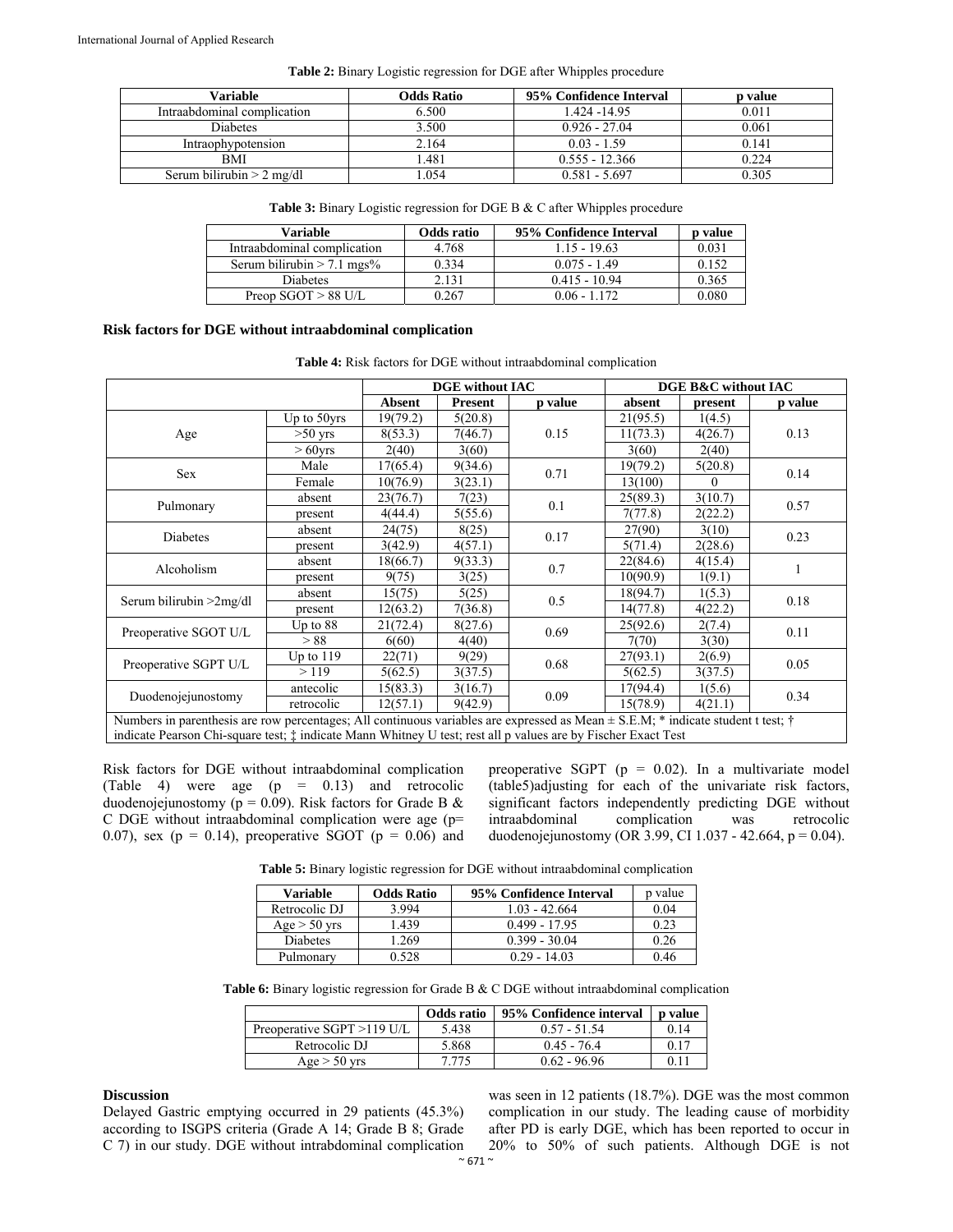associated with mortality, it can jeopardize nutritional status and prolongs the postoperative hospital stay.

The wide range of occurrence of DGE in the different studies can be explained partially by differences in the definition of this complication. There are two widely used definitions for DGE after pancreatic resection. Yeo *et al*. [2] defined DGE as a NGT left in place for  $\geq 10$  days plus one of the following or for 10 days plus 2 of the following: (a) repeated emesis after removal of the NGT, (b) need for prokinetic agents after POD 10, (c) need for reinsertion of the NGT, or (d) failure to progress with the diet. Similarly, van Berge Henegouwen *et al*. [4] defined DGE as gastric stasis requiring nasogastric intubation for  $\geq 10$  days or the inability to tolerate a regular diet after POD 14. According to the standards of fast-track surgery and current postoperative management, the NGT should be removed as soon as possible after pancreatic resection. In some centers, the NGT is removed at the time the patient is extubated. Therefore, any nasogastric intubation lasting >3 postoperative days should be considered as DGE or a prolongation of DGE. In view of current practice, definitions from the early 1990s, in which maintenance of nasogastric intubation for>10 postoperative days was considered a sign of DGE, should be considered outdated. Therefore, need for maintenance of NGT for > 3 days or the need to reinsert the NGT for persistent vomiting after POD 3 was considered DGE according to ISGPS definition [1]. Kurosaki and Hatakeyama [5] compared 3 existing definitions of DGE in a series of 55 consecutive patients undergoing pylorus-preserving pancreaticoduodenectomy. Using the definitions of Fabre *et al*. van Berge Henegouwen *et al*. and Yeo *et al*. they showed that the presence of DGE by these different definitions was 6%, 29%, and 18%, respectively, exemplifying again the need for objective, universally accepted consensus definitions of morbidity after pancreatic surgery.

Using the ISGPS definition our DGE rate was 45.3% of which almost half of them were Grade A. Pathogenesis of DGE is varied: disruption of the vagal nerve system around the stomach with antroduodenal ischemia, decreased plasma concentration of motilin, gastric dysarythmia from peripancreatic inflammation, angulation or torsion of the duodenojejunostomy, aggressive lymph node dissection in the hepatoduodenal ligament, and pancreatic fibrosis. We analysed the risk factors for DGE and DGE without intrabdominal complication separately. Right gastric artery was ligated in all the cases. Pylorus preserving pancreaticoduodenectomy was the most common procedure performed (Pylorus preserving 56 /64, 87%; Classical in 8/64, 13%). Antecolic route of GI continuity was done in 30 (46.8%) and retrocolic route was done in 34 patients (53.2%). Ryles tube was removed on POD 2 or3. Feeding jejunostomy was done in all patients and trial feeds were started on POD1. In multivariate model adjusting for each of the univariate risk factors, significant factors independently predicting DGE were intraabdominal complication (OR 6.5, CI 1.424 -14.95,  $p = .011$ ) and diabetes (OR 3.5, CI .926 -27.04,  $p = 0.06$ ). Significant factor for DGE of Grade B & C was intraabdominal complication (OR 4.76, CI 1.15 - 19.63,  $p = 0.03$ ). The influence of complications on the appearance of DGE as in our study, has already been reported in several studies  $[4, 6, 7]$ . For some authors, the presence of intraabdominal complications was the most severe risk factor for DGE, which occurred in 65% of patients with those complications [4].

#### **Retrocolic/antecolic GI reconstruction**

Retrocolic GI reconstruction was identified as an independent risk factor for DGE without intrabdominal complication in our study. The antimesenteric position of the duodenojejunostomy has a lower risk of DGE than the retromesenteric position in various studies  $[8-10]$ . The theoretical background for this technique is that decreased blood circulation (especially venous drainage) of the jejunal limb following biliarypancreato-enteric reconstructions can lead to decreased motility and profound edema of the jejunal limb itself, and eventually edema of the duodenojejunal anastomosis. From a theoretical point of view, antecolic duodenojejunostomy avoids mechanical problems, because the descending jejunal loop is more mobile than after retrocolic reconstruction. Tani *et al*. [8] in a prospective randomized controlled trial showed that DGE occurred in 50% of patients in whom the retrocolic route was used but in only 5% in whom the antecolic route was used. However, the study included only 20 patients in each arm. In a recent prospective randomized controlled study [11] of gastric emptying assessed by 13C-acetate breath test the incidence of DGE and gastric emptying variables (Tmax, T1/2) after PPPD were similar between patients in whom reconstruction was performed by the antecolic route and those in whom it was performed by the vertical retrocolic route. This study had more objective measurement of gastric emptying but only 35 patients were studied. Our study is consistent with previous reports [8-10] that antecolic reconstruction has less DGE. Further larger RCT's are required to confirm the findings.

#### **Early enteral nutrition**

The fear that early feeding could increase the complication rate by stimulating pancreatic secretion led surgeons traditionally to maintain patients on long fasting periods after PD. Some studies showed that early enteral nutrition correlated with an impaired postoperative course, such as DGE or impaired respiratory mechanics <sup>[12, 13]</sup>. Lermite *et al*. [<sup>14]</sup> has shown that age and early enteral feeding with nasojejunal tube were independent risk factors for DGE. Recently, early postoperative enteral nutrition was suggested to surgeons as a way of improving the postoperative outcomes of patients having major digestive operations. Early postoperative feeding can be a further means of improving gastric emptying, as the fasting state impairs the peristaltic activity of the stomach and small intestine, whereas the fed state is characterized by more forceful peristaltic waves of contraction [15]. Balzano *et al*. [16] in a recent study of 252 patients undergoing PD followed a fasttrack programme that included earlier postoperative feeding and mobilization. The programme of enhanced recovery resulted in a significantly reduced incidence of DGE, from 24·6 to 13·9 per cent, confirming that early feeding can improve gastric motility even after major pancreatic surgery. Our protocol is to start trial feeds from POD1 through feeding jejunostomy and allow enteral nutrition depending on patient's tolerance.

#### **Pylorus preservation**

In our study majority of patients underwent pylorus preservation. There was no significant difference in the incidence of DGE between classical and pylorus preserving pancreaticoduodenectomy. Initial reports suggested an increased rate of DGE after PPPD. Kim *et al*. [17] in a study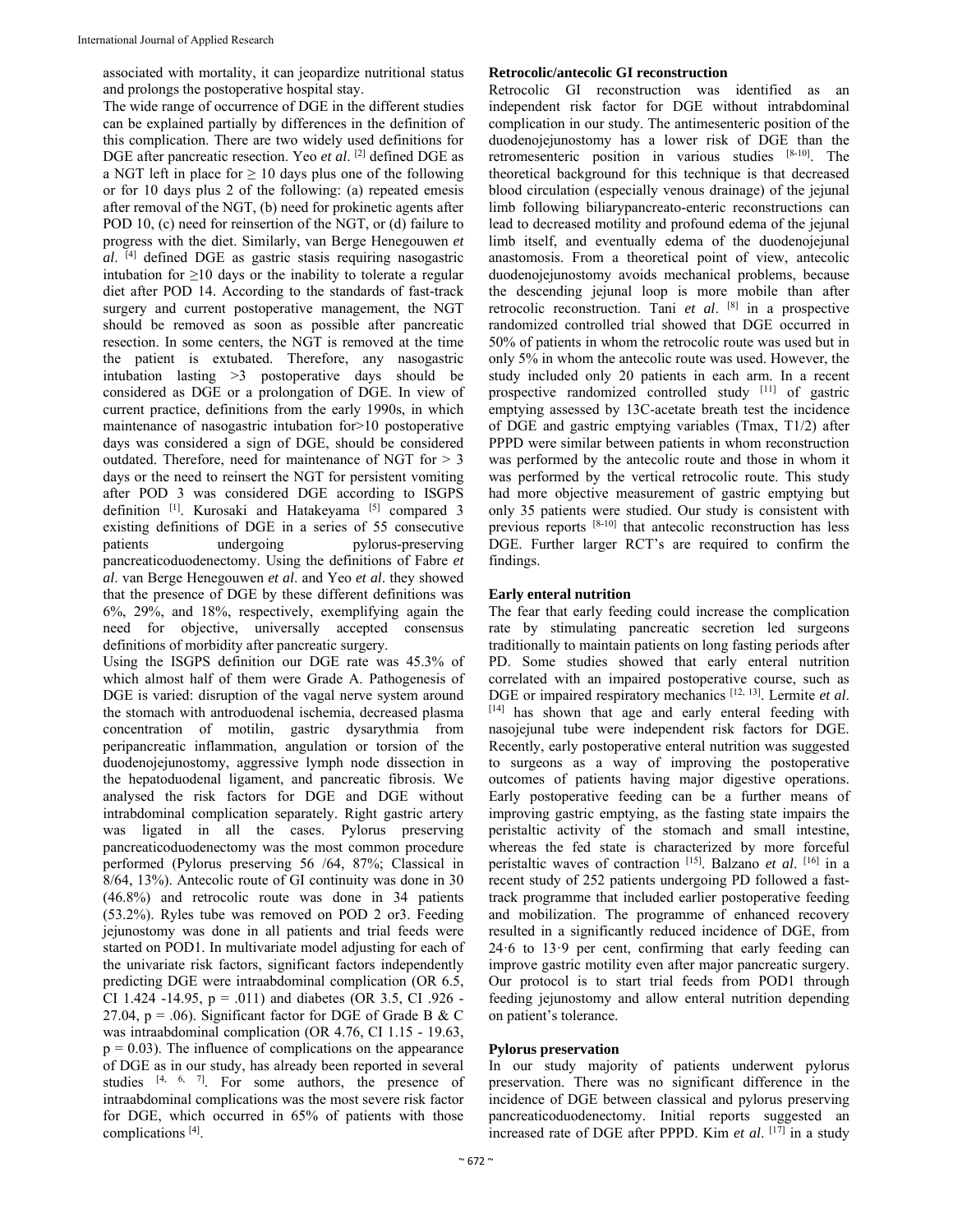of 47 patients hypothesized that DGE may be due to pylorospasm secondary to vagal injuries at operation and he added pyloromyotomy. The addition of pyloromyotomy to pylorus-preserving pancreaticoduodenectomy was effective in preventing DGE. Two RCT however did not show any increased DGE after PPPD [18, 19]. However, the third RCT from Taiwan<sup>[20]</sup> has reported significantly increased rate of DGE in PPPD group, though with very small numbers. Three metaanalyses [21-23] published recently showed increased DGE after PPPD. Cochrane review opined that given a nonsignificant difference for the occurrence of DGE when considering all included studies (29.0% PPPD versus 24.4% CW; OR 2.35;  $P = 0.16$ , this result indicates that

underpowered studies potentially overestimate the benefits of classical Whipples on the outcome DGE  $[23]$ .

#### **Diabetes**

Incidence of DGE in patients with and without diabetes was 66.7% and 40.4% respectively. Diabetes was an independent risk factor for DGE in our series (OR 3.5, CI .926 - 27.04, p = .06). Idiopathic, diabetes and postsurgical causes account for a majority of all cases of gastroparesis from all causes [24]. However diabetes as an independent risk factor for DGE was not described previously. In our study 18% of patients were diabetics. Diabetics because of their predisposition to gastroparesis may be at an increased risk for DGE after pancreatic surgery.

|  |  |  |  |  |  | Table 8: Risk factors for DGE on multivariate analysis |  |
|--|--|--|--|--|--|--------------------------------------------------------|--|
|--|--|--|--|--|--|--------------------------------------------------------|--|

| Author                                                                | No. | <b>Incidence</b> | Risk factors on multivariate analysis                                                                                                                                                            |
|-----------------------------------------------------------------------|-----|------------------|--------------------------------------------------------------------------------------------------------------------------------------------------------------------------------------------------|
| Park YC et al. $[9]$ JACS 2003                                        | 150 | 24%              | preoperative cholangitis, postoperative intraabdominal complications,<br>retromesenteric group                                                                                                   |
| Kurosaki <i>et al</i> . <sup>[5]</sup><br>Hepatogastroenterology 2005 | 44  |                  | Antecolic duodenojejunostomy is protective and major complication is risk<br>factor                                                                                                              |
| O. Kollmar et al. $[25]$ EJSO 2008                                    | 67  | 20%              | Postoperative intraabdominal bleeding and infection                                                                                                                                              |
| G. Balzano et al. [16] BJS 2008                                       | 252 | 38%              | Fast-track programme protective                                                                                                                                                                  |
| Emilie Lermite et al. [14] JACS 2007                                  | 131 | 31.30%           | Age and early enteral feeding with nasojejunal tube                                                                                                                                              |
| Present study                                                         | 64  | $45.3\%$         | DGE of all grades - Intraabdominal complication and Diabetes<br>DGE of Grade B & C - Intraabdominal complication<br>DGE without intraabdominal complication - retrocolic GI reconstruction<br>3. |

### **Conclusions**

Intraabdominal complications and diabetes were independent risk factors for DGE. Retrocolic duodenojejunostomy was an independent risk factor for DGE without intraabdominal complication.

## **References**

- 1. Wente MN, Bassi C, Dervenis C, Fingerhut A, Gouma DJ, Izbicki JR *et al*. Delayed gastric emptying (DGE) after pancreatic surgery: A suggested definition by the International Study Group of Pancreatic Surgery (ISGPS). Surgery. 2007; 142(5):761-768.
- 2. Yeo CJ, Barry MK, Sauter PK, Sostre S, Lillemoe KD, Pitt HA *et al*. Erythromycin accelerates gastric emptying after pancreaticoduodenectomy. A prospective, randomized, placebo-controlled trial. Ann Surg. 1993; 218(3):229-237.
- 3. Medical Statistics A Guide to Data Analysis and Critical Appraisal. First edition ed. Blackwell Publishing Ltd, 2005.
- 4. Van Berge Henegouwen MI, Van Gulik TM, DeWit LT, Allema JH, Rauws EA, Obertop H *et al*. Delayed gastric emptying after standard pancreaticoduodenectomy versus pylorus-preserving pancreaticoduodenectomy: an analysis of 200 consecutive patients. J Am Coll Surg. 1997; 185(4):373-379.
- 5. Kurosaki I, Hatakeyama K. Clinical and surgical factors influencing delayed gastric emptying after pyloricpreserving pancreaticoduodenectomy. Hepatogastroenterology*.* 2005; 52(61):143-148.
- 6. Kimura F, Suwa T, Sugiura T, Shinoda T, Miyazaki M, Itoh H. Sepsis delays gastric emptying following pylorus-preserving pancreaticoduodenectomy. Hepatogastroenterology*.* 2002; 49(44):585-588.
- 7. Fabre JM, Burgel JS, Navarro F, Boccarat G, Lemoine C, Domergue J. Delayed gastric emptying after

pancreaticoduodenectomy and pancreaticogastrostomy. Eur J Surg. 1999; 165(6):560-565.

- 8. Tani M, Terasawa H, Kawai M, Ina S, Hirono S, Uchiyama K *et al*. Improvement of delayed gastric emptying in pylorus-preserving pancreaticoduodenectomy: results of a prospective, randomized, controlled trial. Ann Surg. 2006; 243(3):316-320.
- 9. Park YC, Kim SW, Jang JY, Ahn YJ, Park YH. Factors influencing delayed gastric emptying after pyloruspreserving pancreatoduodenectomy. J Am Coll Surg. 2003; 196(6):859-865.
- 10. Sugiyama M, Abe N, Ueki H, Masaki T, Mori T, Atomi Y. A new reconstruction method for preventing delayed<br>gastric emptying after pylorus-preserving gastric emptying after pylorus-preserving pancreatoduodenectomy. Am J Surg. 2004; 187(6):743- 746.
- 11. Chijiiwa K, Imamura N, Ohuchida J, Hiyoshi M, Nagano M, Otani K *et al*. Prospective randomized controlled study of gastric emptying assessed by (13)Cacetate breath test after pylorus-preserving pancreaticoduodenectomy: comparison between antecolic and vertical retrocolic duodenojejunostomy. J Hepatobiliary Pancreat Surg. 2009; 16(1):49-55.
- 12. Martignoni ME, Friess H, Sell F, Ricken L, Shrikhande S, Kulli C *et al*. Enteral nutrition prolongs delayed gastric emptying in patients after Whipple resection. Am J Surg. 2000; 180(1):18-23.
- 13. Watters JM, Kirkpatrick SM, Norris SB, Shamji FM, Wells GA. Immediate postoperative enteral feeding results in impaired respiratory mechanics and decreased mobility. Ann Surg. 1997; 226(3):369-377.
- 14. Lermite E, Pessaux P, Brehant O, Teyssedou C, Pelletier I, Etienne S *et al*. Risk factors of pancreatic fistula and delayed gastric emptying after pancreaticoduodenectomy with pancreaticogastrostomy. J Am Coll Surg. 2007; 204(4):588-596.